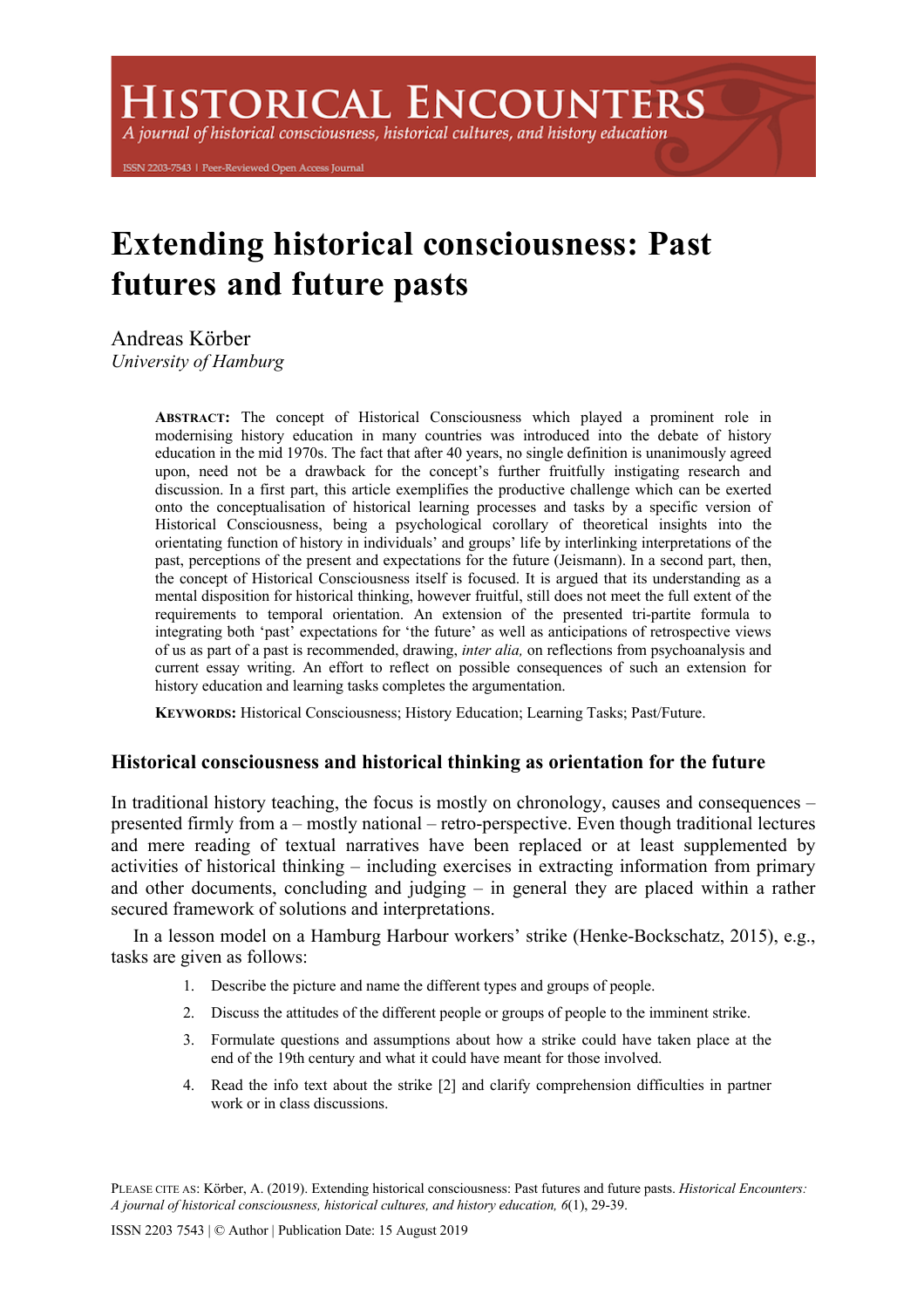- 5. Analyze the materials [3] to see how work in the port was organized around 1895 and which groups of workers in the port had a relatively regular and good income and which did not.
- 6. Gather information from the sources you consider particularly relevant to the analysis of the strike.
- 7. Now add a few sentences summarising the social situation of the dockworkers to the info text D at appropriate places. (Henke-Bockschatz, 2015, p. 28, my translations)

Recent research in the nature of history, however, stresses that historical thinking is not only nor even primarily about knowing the past and recognizing it as fundamentally different from today (overcoming 'presentism'; cf. Lee & Ashby, 2001, p. 27; Wineburg, 1999, p. 492; Wineburg, 2001; Lévesque, 2016), but that it performs a function of orientating us members of today's generation in the temporal dimension of our existence, that is our identities, possibilities of acting and suffering, and expectations (Rüsen, 2015, [29]; Rüsen, 2017, p. 52). In one of the many different efforts to define "historical consciousness",<sup>1</sup> especially influential in Germany, "historical consciousness", accordingly, has been defined as combining and integrating "interpretation of the past, present understanding and future perspective" (cf. Jeismann, Jacobmeyer, & Kosthorst, 1985), and its main operating principle as "making sense of the experience of time" (Rüsen, 2015, [44]; "Sinnbildung über Zeiterfahrung"; Rüsen, 1983, p. 52) – by linking past, present and future into mental constructions of temporal connections ("concepts of continuity" or "continuity concepts"; Rüsen, 2015,  $[49]$ <sup>2</sup>). It thus strives to answer the question: "In light of the past: who are we and what can / should we (not) do?"Within this framework, one of the main functions of history education in schools would be not to merely invest students with given distant narratives of the past, but rather to enable them to perform the necessary operations of *historical thinking* required for such orientation in responsible ways.

Students need to learn both  $-$  to  $(1)$  actively and responsible reflect on the historical preconditions of their current identities, situations, and their possibilities of acting, and to (2) reflectively relate to similar concepts and identities of other members of their society, including (3) to critically comprehend and evaluate narratives present in their societies. History education, then, would be a preparation of the (young) members of society to participate in the societal exchange on history, its relevance and meaning. It is to be considered a strength of this concept of historical consciousness and historical thinking that it is focused on the students' own (individual and collective) situation, challenges, and opportunities in the light of the past, rendering history learning not a mainly detached gathering of information, but rather a tool of societal and cultural empowerment.

In the example given above, this aspect is taken up in the last two task presented:

- 1. "Summarize how labour disputes are fought in Germany today."
- 2. "Discuss how strikes around 1900 differed from today's strikes." (Henke-Bockschatz, 2015, p. 28, my translations)

In quite traditional manner, this relation to the present ("Gegenwartsbezug") – almost routinely requested for lesson plans because of the referred theoretical insights – is saved for the end of the teaching sequence, rendering it fundamentally inductive with narrow spectrums of solutions up front and comparative conclusions with present conditions, which are also quite constricted not only because of the present not having been addressed in a similar way before, but also because of the common understanding ensured beforehand. The historical thinking made possible for the pupils through this task does not include the requirement to recognize and formulate their own relationship to the object. What has become known as "problem based" history education (e.g. Uffelmann, Andresen, & Burkard, 1990; Hensel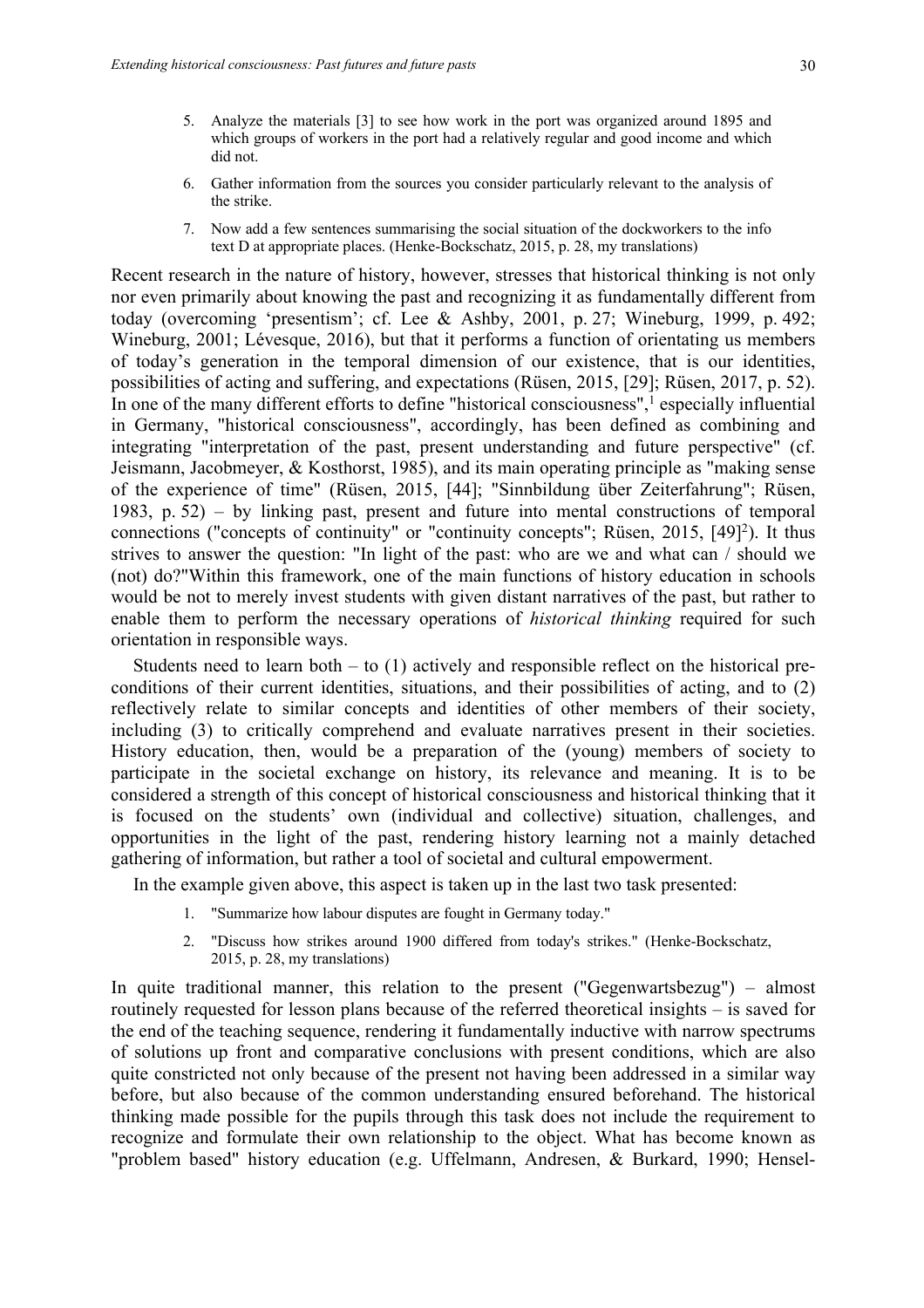Grobe, 2012), namely, to enter into historical learning processes by prompting students to formulate questions to the past, is not implemented here.

Accordingly, questions in history education should rather take the form of complex tasks, directing the students' attention and reflections towards the past not for the sake of the past, but for the sake of orientation – of reflecting on identities and possibilities

Consider this framing of the same subject:

Collective bargaining is currently taking place between employers and employees for many professions. The latter are also threatening to stop working. Again and again there is a dispute as to whether under current law the workers are allowed to do so. That's up to the courts. But people are also discussing whether strikes will become dysfunctional or obsolete in the future or whether they they need to be preserved as worker's instrument in labour disputes. A look at past examples may help to answer the questions of this kind. The Hamburg strike of 1896/97 – a model or a cautionary example of 'labour dispute'?

Such questions are something quite different from the traditional textbook questions: they confront the students with tasks of temporal orientation, for which they need to apply historical thinking. For not merely answering this question offhand, but rather working them as a task, the students must be able to discuss a complex context, connecting topical challenges to knowledge about the past. Furthermore, the students must reason about possible future situations, based on the past and the present. Such time-connecting perspectives are frequent in everyday contexts.

Such profiling of history education as enabling students to think historically when faced with novel situations of temporal orientation, is to be regarded as a great step forward, turning away from mere endowing students with traditional information, interpretation and preformed judgements of the past towards empowering them to critical and sustainable historical thinking.

## **Challenges to the concept of historical consciousness**

In this article, however, I'd like to go one step further beyond the traditional notion and challenge the above cited notion of historical consciousness as being the integration of "interpretation of the past, present understanding and future perspective" (cf. Jeismann et al., 1985) as having its limitations, too – not by being too complex, but rather as still neglecting specific perspectives and challenges necessary for such orientation. I will suggest to extend of the "tripartite" concept of "historical consciousness" in two ways: by integrating reflected concepts of (1) "past futures" and (2) "future pasts".

## *First challenge: Integrating "past futures"*

When we look into the past, the people in the past do not really look at us, just as we can't see them and as we are not able to see the people of the future. But by analysing own own "projected intentionality', the "dichotomy between time as intentions and time as experience" (Rüsen, 2015, [43]; cf. Rüsen, 1983, p. 49), we can try to understand our predecessors' expectations (hopes, plans, expectations, fears) for their own distant future (part of which is our present). But we are not confined to assuming *that* these people before us indeed had such expectations. By way of research we can try to elaborate on their possible or even likely nature, thus constructing meaning not only from our past and present, but their present and future, too.

A few years ago already, Jörn Rüsen pointed out that the historical meaning we construct is *not* only a result and effect of a historically unaffected and thus "neutral" historical thinking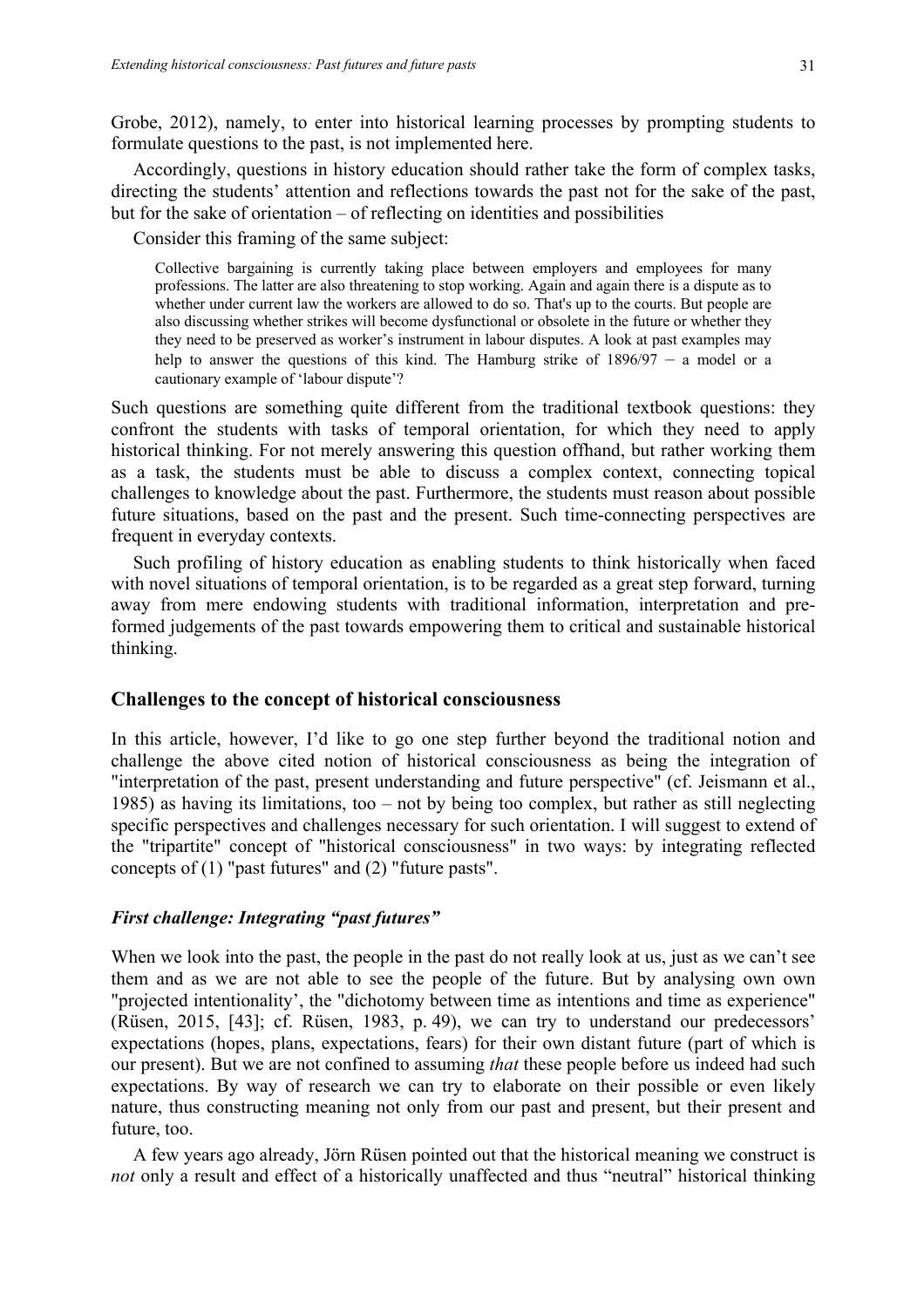(Rüsen, 2003, p. 38). According to him, we all are coined by history *before we even begin* to think historically. Our "ancestors"' "unheeded" expectations for the future, their hopes, fears, plans, etc. are working within us.

These "ancestors" of ours (and not only our family or national ancestors but all people of former times) constitute more than just objects of our historical thinking – we are obliged to them in a kind of "historical responsibility". This stance may be exaggerated and also exacerbated insofar as these past people's expectations of their future can not simply grow unnoticed within ourselves, but rather have to be constructed by way of our historical thinking. But that does not mean that we are totally free in both our perceptions of present and past and in our expectations. In as far as our present society is not a blank sheet but a product of actions and expectations of our ancestors, we are all unconsciously influenced by the past.

Even more important, however, is that these past futures, the unsubstantiated parts of the past, may also be relevant for our own orientation. Even though specifically these unsubstantiated plans and expectations are devalued as inferior – especially if history is evaluated by the criterion of "success" only – they do belong to the great spectrum of possibilities relevant for our historical orientation. Unredeemed expectations of the past are implementations of what Rüsen calls the human "projected intentionality" (Rüsen, 2015, [43]; cf. Rüsen, 1983, p. 49), which our ancestors exhibited just like we do.

Sure, these "past futures" are not easy to detect. Aiming at orientation in a real world, speculation about our past fellow-humans' fears, hopes and expectations is not advisable. Many of them will have relinquished not a single trace. But even the few we can re-construct from the sources and tradition give hints to the expectations we could be measured by. And they may give some historical grounding to our own expectations and hints to their chances of success. Thus, the component of the "past" that it is to perceive, explore, and interpret to construct and rebuild the consciousness of history should be extended to include the explicit dimension of the "past future."

# *Second challenge: Integrating "future pasts"*

Similarly, people in the future (not to be seen by us) will look back onto us – and if there was something like a "conversation of human spirit across the centuries" (cf. the title of Goebel, 1990), they would not only tell us about their own times, but also question us about our handling of their expectations. It is not only "future historians" – as Arthur Chapman just stated – who "have the same rights to cognitive self-determination as historians in the present" (Chapman, 2018) – people in the future in general are entitled to their perspectives and their (possibly sceptical) questions to their pasts (again including our present) as we are to ours.

Considering the extent of consequences which present actions not only by people of power but by many of us can have for our private and public lives in the present, it may well be asked whether the sketched conceptualization of Historical Consciousness really suffices. It may turn out as ultimately self-centered in approaching the past as the substratum for answering our own questions and the future as a real, of our own actions, only – neglecting the fact that in both the past and the future other people not only with their own lives and actions, but also with expectations, hopes, fears and plans undertake the same venture.

How, could the well-known formula that Historical Consciousness encompasses "interpretation of the past, present understanding and future perspective" (as in the subtitle of Jeismann et al., 1985) be upgraded to reflect on this accordingly? Hints may not only be found within our own discipline, but also in psychoanalysis and public discourse.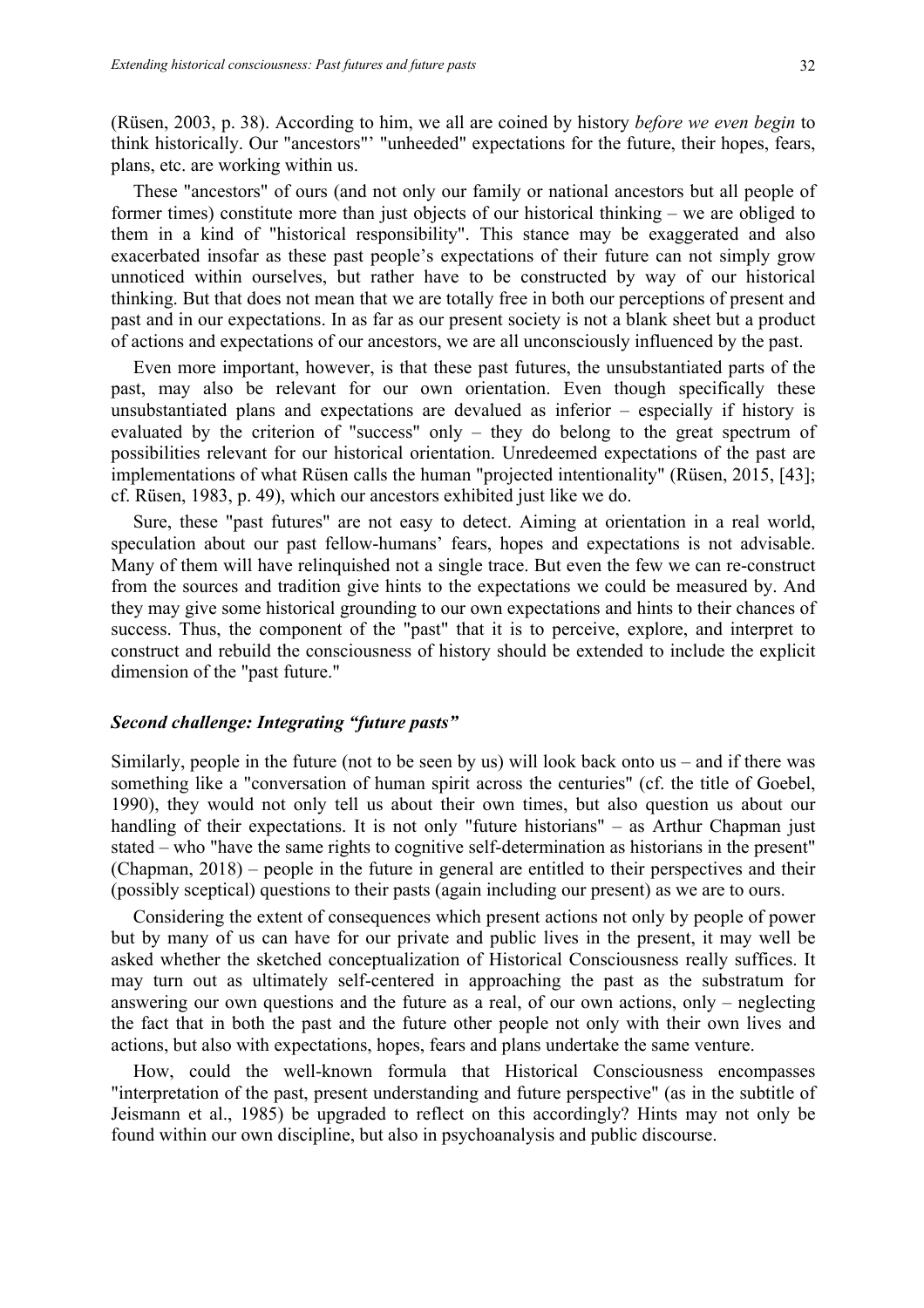A passage from the work of the well-known psychoanalyst Jacques Lacan reads:

What realizes itself in my history is not the past definite of what was since it is no longer, nor even the present perfect of what has been in what I am, but the future perfect of what I will have been for what I am in the process of becoming. (Lacan, 1956, p. 144; translated by Gallop, 1986,  $81f<sup>3</sup>$ )

Even though this, clearly refers to the individual story of a person's (patient's) life, the idea of orientation through an anticipated retrospective, rooted in prolonged contingency is, interesting for historical thinking, too. In his Berlin medico-historical dissertation on Lacan, Nicolas Langlitz, for example, asserts:

If anticipation had previously been primarily about images that the subject made of itself, another form of pre-emption came to the fore: the anticipation of meaning in speech, and its linguistic correlate should be in the grammar of the future. In this temporal form, Lacan saw a characteristic of the unconscious, whose 'pre-ontological' status signifies that it has no present, that it is not 'in the present tense, but by virtue of the symbolic process in the Analysis, will have been. Its ontologisation or implementation is still pending and yet always anticipated (Langlitz, 2003, p. 150, referring to Lacan, 1978, my transl.).4

#### Langlitz states:

To recognize the subject as a subject means not to reduce it to its past or to its state (its internal state, so to speak), but to accept it as desiring, aspiring certain goals, nascent and emerging ("im Werden begriffen"). The confirmation it requires does not concern what it was and is, but what it is about to become (Langlitz, 2003, p. 167, my transl.).

A related thought has been recently formulated my Michael Uebel in an article on psychoanalysis and Medieval Culture, commenting a letter by Sigmund Freud, in which the famous psychoanalyst expressed a fantasy that "someday" one would "read on a marble tablet" on his house about the success of his work:

History involves and identification with what one will have been, as for example when Freud writes to Wilhelm Fliess in 1900 [...]. "This expression of a wish or an ideal ego reads, indeed works, backward from a time in the future when Freud's discovery will have been publicly acclaimed. The retroactive (nachträglich) temporal structure of the fantasy here amounts to not to a memorializing of the (future) past, but to a manipulation of it, along with the present, in relation to the future. To put this another way, the past momentarily suspends the present so that the future becomes an open question, a possibility. The present is in effect left for another time. (Uebel, 2016, 274f).

This can be transferred to historical thinking, as well. It is not only our personal identity, but also our historical identity which needs not only to be conceived of from who we are (in the light of past and present), but also in the light of what we are about to become – in our own perspective and that of others.

#### *A public intellectuals' concern*

Uebel's interpretation of Freud's fantasy still stresses the concept of the future as an open *possibility,* to be rather freely manipulated by the individual itself. The concept of a future past, of a retrospective sense-making about the self, anticipated in the present, however, has a much stronger potential. A recent reflection of the late German essayist Roger Willemsen in his last public lecture:

Sparing myself the tedious question of how we are likely to be in the future, and using the future rather as the perspective of my contemplation of the present, I'm not going to ask who we are, but who we're going to be. Retrospectively, I will look, from the perspective of him, who wants to deprive himself of his future because it horrifies him, looking back while moving forward in order to be able to better recognise myself, -- in the eyes of those whom will have disappointed. In virtually unlimited ways we have learnt in all the media of the historical reconstruction to look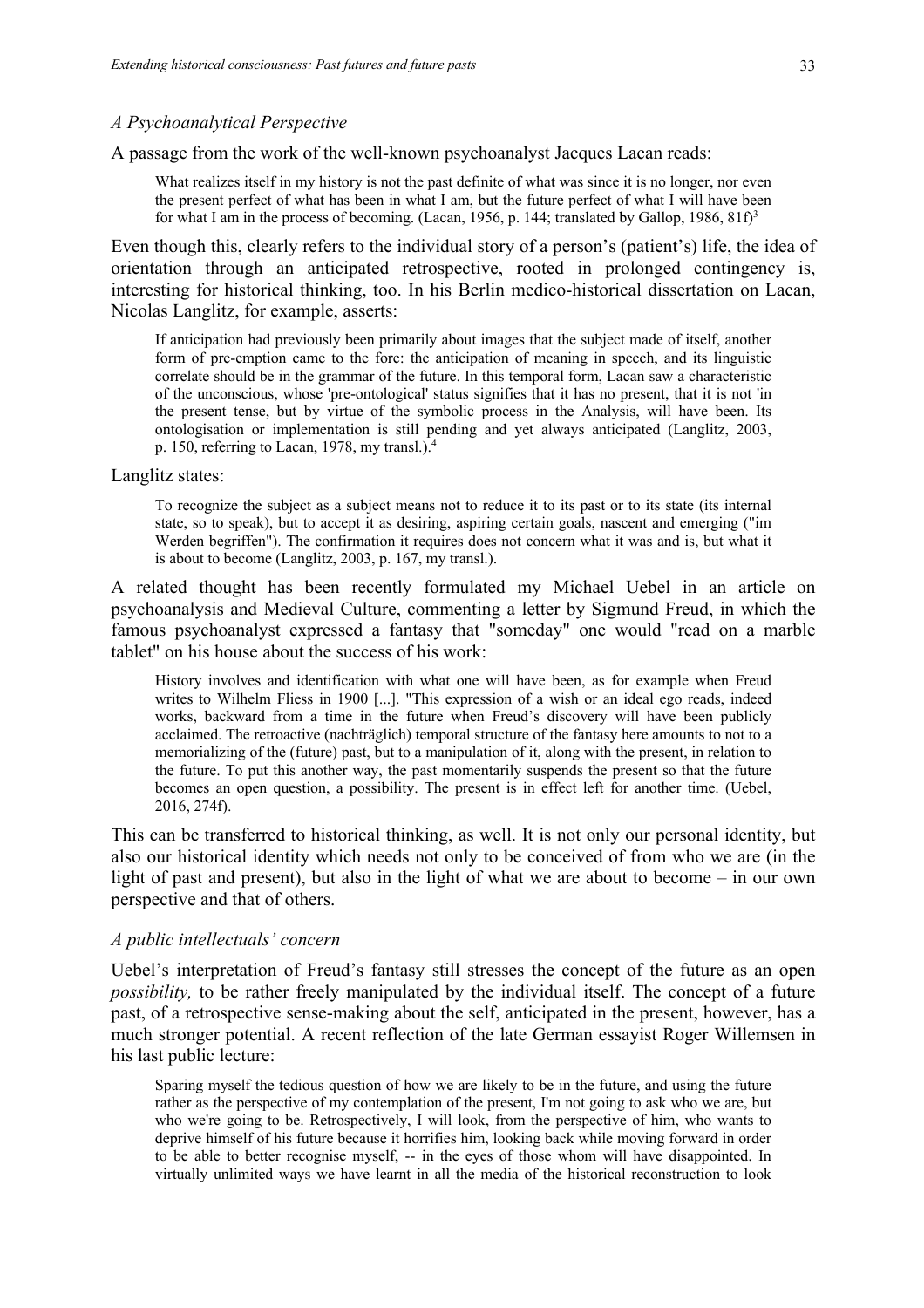through the eyes of those who have been and who have left. Comparatively rarely, however, we try to find ourselves in the eyes of those who will come and despair of us (Willemsen, 2016, p. 24, my transl.). $<sup>5</sup>$ </sup>

Willemsen recognizes our time as primarily marked by a media-generated simultaneity of our activities, and the resulting loss of discrimination between original and simulation. (Willemsen, 2016, pp. 20–22). The "time of reality" was "over, that of the realities" "entering its first heyday". The "substantiality of the classical reality, however" was not only dismissed "by counterfeiting and simulations". It also "died in all those archetypes that would degrade coming events to Déja-vus." The "last major events of the reality-description", the Gulf War as the first computer war, the Yugoslav war as the "last craft war" (Willemsen, 2016, p. 23). were moulded "by forgeries and exaggerations and deprived of their rank as real originals." The "only, at least largely non-simulated life" is "the one the viewer leads with himself." (Willemsen, 2016, p. 23) According to his analysis, after the revolution which signified the emergence of consciousness, we as a species reached a point in our evolution, at which it can only be saved by "mindfulness."

The imperative of today, he writes, demands of us to "present ourselves in the literal sense of being here, arriving at this time – not in the distance of the displays" or of other parallel forms: "To be conscious would be to arrive in the present *which once was ours.*" (Willemsen, 2016, p. 31; my emphasis). It is this last part, emphasized by me, which suggests the idea that this awareness in and of the present requires a historical thinking including the perspectives of the future and the past.

In as far as our historical thinking, in order to orientate our own hopes, fears and plans, is directed to the past only, an important corrective is missing. It is our need not only to discern who we are and what we can or want to achieve in the light of the past, but also who we want to have been and what we want to have accomplished in the eyes of posterity. It is not only our imminent future and subsequent future times, but also the "futur antérieur", which need to be integrated into our formula of historical consciousness, into the list of those perspectives onto our identity and intentions to act, which need to be constructed into a "conception of time". In line with a popular slogan it could be said that it is not only the earth we have borrowed from our children and grandchildren, but also our present and future. Thus, historical thinking promises not only to orientate us on our possibilities and opportunities, but also to integrate a sense of responsibility. Accordingly, historical thinking is not only about what we can do and who we can be and become, but about who we want, can and will have been in the future, about the perspective our successors in some distant times will have on our present times – and what future interpretation of our times we hold both likely and desirable.

In the light of this line of reflection, our identity not only as individuals, but also as societies is not fully reflected by looking to the past only and by doing so only in order to determine our own outlook towards the future. It is the future retrospective we also have to consider in order to be really "ourselves".

# **Conclusion: Orientation – not only one-directional**

"Orientation" in time as the function of historical thinking then does not simply refer to current expectations and possibilities. It leads us not only to ask about what to expect, fear, hope for and plan, to do and to omit in the light of past experiences. Instead, it requires of us to inquire about past experiences with such hopes and expectations themselves, with their success and failure. To focus not only on what has been the case in the past but also on the interrelation of expectations, hopes and fears and their outcomes in later, but still past times, can inform our own expecting, hoping and planning and in a certain way ground them.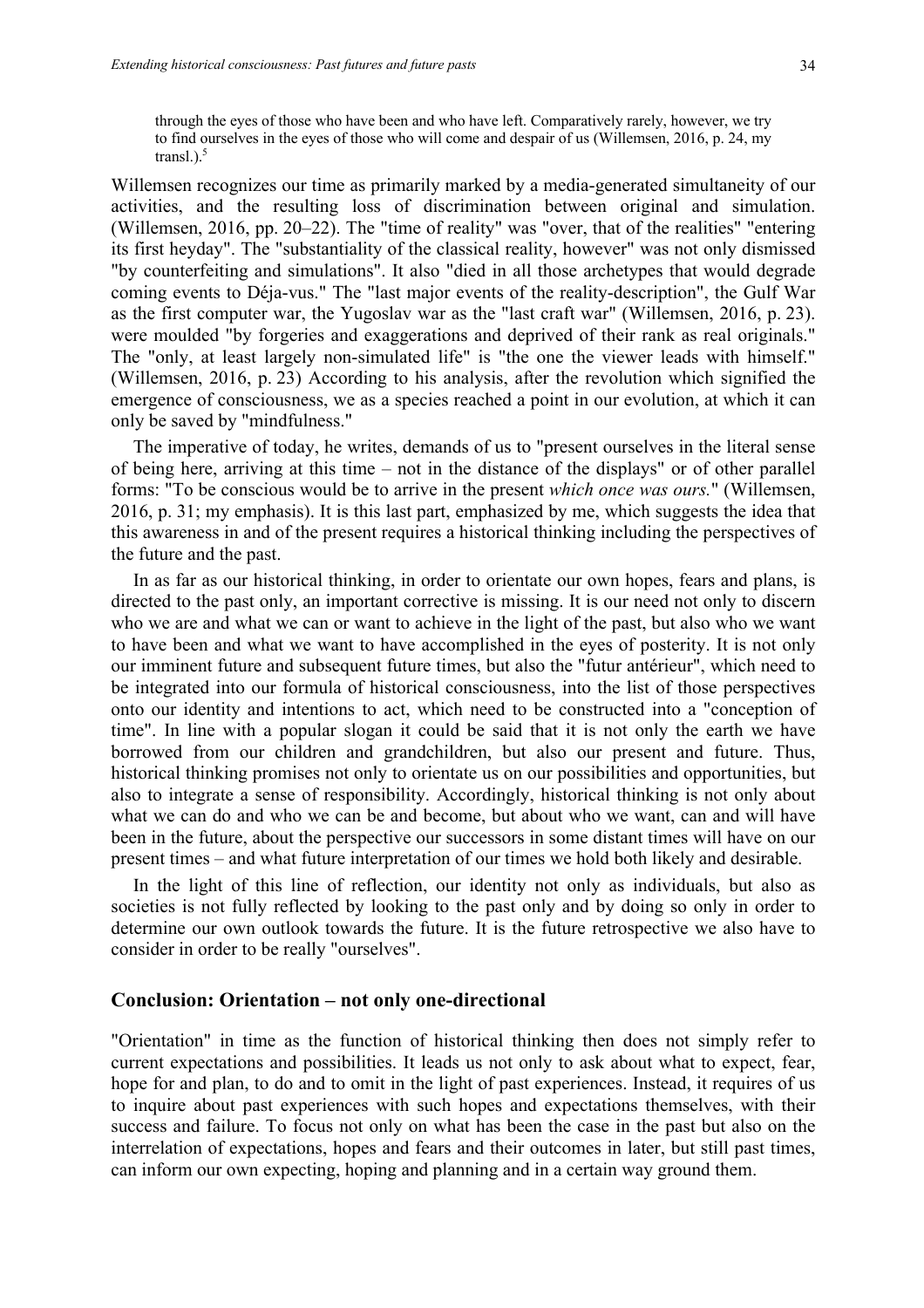Similarly, Historical thinking involving anticipated retrospective not only processes simple contingency of human action between determination and complete indeterminacy – the former of which would deprive us of both necessity and opportunity, the latter of all chance to act – it also takes into account the residual contingency after contingency has been contemplated.

And thus, a circle is being closed: In all our historical reflections, we must consider at least four temporal perspectives, each of which has a normative dimension:

- 1. the perspective(s) of the past time to be considered at of the time we have considered, their own horizon of perception and values,
- 2. the perspective which the past protagonists may have assumed and anticipated for the future,
- 3. our own horizon of perception and value, which we can and should not invalidate in relation to the actions and sufferings of people in the past, from our different times, but which we can and should not override, and
- 4. possible future considerations not only of our own present, but also of that past we have turned to – then addressed under new circumstances.

What the people in some near or distant future really will think of us, how they will interpret and judge our present action and thinking, is, of course, inaccessible to us. But we should take into account the fact that there will be future perspectives onto us – even in our historical thinking, which is not only about determining our own possibilities but also about the possible effects and criteria we will be considered with.

Historical consciousness, then, should no longer be conceptualized by interlinking three constitutive elements, like in Jeismann's formula, but rather five: (1) perception of the past, (2) recognition of past expectations for the future(s), (3) perception of the present, (4) expectations for the future and (5) recognition of future retrospectives onto the past(s).

The addition of "past futures" and "future pasts" to Jeismann's tripartite-time formula of what constitutes "historical consciousness" therefore promises to inform a more responsibility-based profiling of historical thinking. It should also be explicitly taken into account in history education – and specifically so in times and societies whose present and future actions (both small and large) can have significant consequences for posterity.

With regard to the exemplary subject of labour disputes, the consideration of the suggested dimensions can complete our historical consciousness in (a) helping us to reflect, in how far the efforts to learn about labour disputes in the past, their conditions, the instruments applied, their course and their outcomes cannot only orientate us with regard to assessing our own chances of improving social conditions (or of fencing of unjust aspirations, for that matter) – they can also help us reflect on the question in how far the results of labour disputes and strikes should be upheld not only because they represent current living standards, but also because they represent what our forefathers did not only strive for in their own interest but also with regard to posterity. Even though we should not perceive them as absolute obligations, these past future perspectives can provide valuable aspects to consider. Similarly, then (b), the reflection on how our own decisions about labour disputes and their instruments may affect not only our own future options, but also those of generations past us. To reflect that whatever we do cannot be judged from the present perspective only, but will be judged upon in later times which we partake in shaping, is necessary. And lastly, (c) a combination of both perspectives will help us to face the obligation to determine whether we should sacrifice accomplishments of our forefathers, even if in our present condition they might seem obsolete.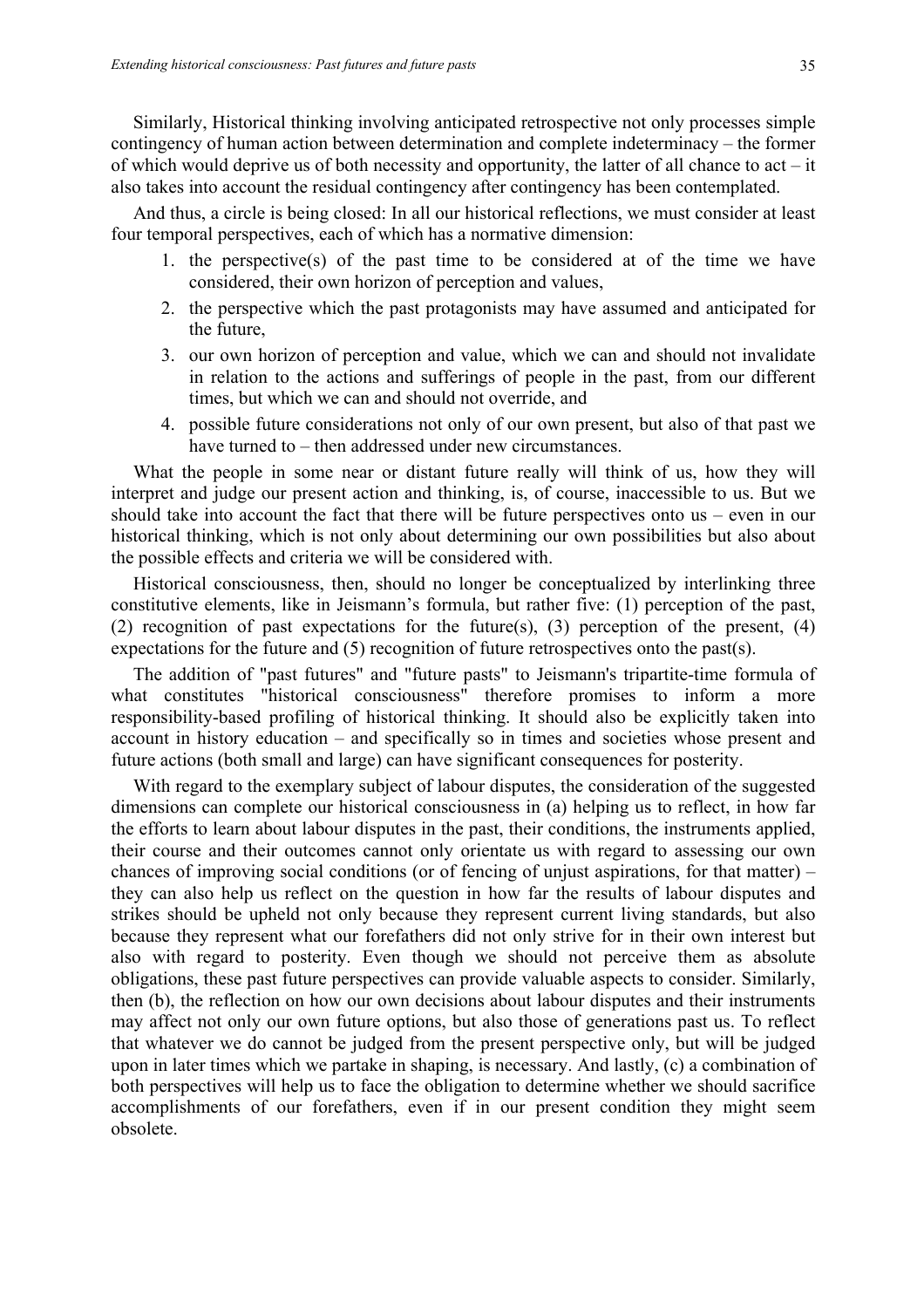#### **Consequences**

What, then, can be the consequence of such an augmented formula of historical consciousness for historical thinking and history education? Firstly, it may help in conceptualizing our questions to the past not only to refer to who we are today because of the past and to our possibilities of acting in the light of the past, but also to taking into account the consequences of our actions in the future and for the past of those coming after us. Coming back to the question of the Israel-Palestinian conflict referred to in the question put to students by the Swedish Textbook quoted in the introduction, it may help us take into account not only the probability and feasibility of different developments under current conditions ("what is going to happen"), but also the question of what our own stance in this question should be – and what it should have been if we were asked about it in a few decades' time.

And what is more: In this future-reflective perspective, it may direct our view not only to the immediate past of the conflict in question, but also to further examples of similar conflicts in the past which we should then analyse not only with regard to what the chances of different solutions were in those cases and under what conditions, but also what their effects had been.

And thirdly, in leading our historical inquiry not only to a past but to more complex historical development, it should also remind us to take into view not only the perspectives explicitly addressed in the initial concerns or question, but also to ask about other stakeholders. In the current example, then, the question should not be only about the Palestinian refugees' future, but about that of all people implied in the context.

To take into account future perspectives onto the extended past which includes our present as well as our immediate future in which our actions become manifest, then, could instigate efforts of narrative construction of "concepts of continuity" (cf. above) ) which are not artificially cut off, but more complete in their orientating power – as long as different scenarios are considered.

As for history education, this understanding of historical consciousness might also turn out to be a prerequisite for addressing historical thinking and narrative competence (most recently van Boxtel & van Drie, 2018, p. 155) in a more complete form. If historical thinking is not only about being able to address the alterity of the past (by transgressing presentist stances) but about constructing meaningful "Zeitverlaufsvorstellungen" (see above)) in a responsible way, it also requires to address the chances of our own expectations for the future (Jeismann) to stand the test of time in form of future retrospective evaluations. For this, comparisons of past people's expectations for their future with later (including our own) retrospective evaluations will prove instructive. It is not only what past people have done and how we perceive their deeds and omissions, which will help us orientate ourselves, but also the comparison of what they expected to be remembered as with how they are indeed remembered. Several instances of such comparisons might somehow "ground" our own (and students') ideas as to what our own chances are to be seen from the future the way we would like it to be. This would complete

Thus, e. g., historical thinking (Lévesque & Clarke, 2018) requires to interpret not only the differences between past peoples' and today's norms and insights with regard to questions of societal progress (cf. e.g. the contributions in "Historical and Moral Consciousness," 2017), but also with regard to the distinction between past peoples' expectations and planning in their own view and in retrospective.

This would complete "narrative competence" (a.o. Barricelli, 2015; cf. van Boxtel & van Drie, 2018, p. 155) beyond not only as a somewhat artificial 'finger exercises' in telling stories about the past, into to meaningful questions of orientation.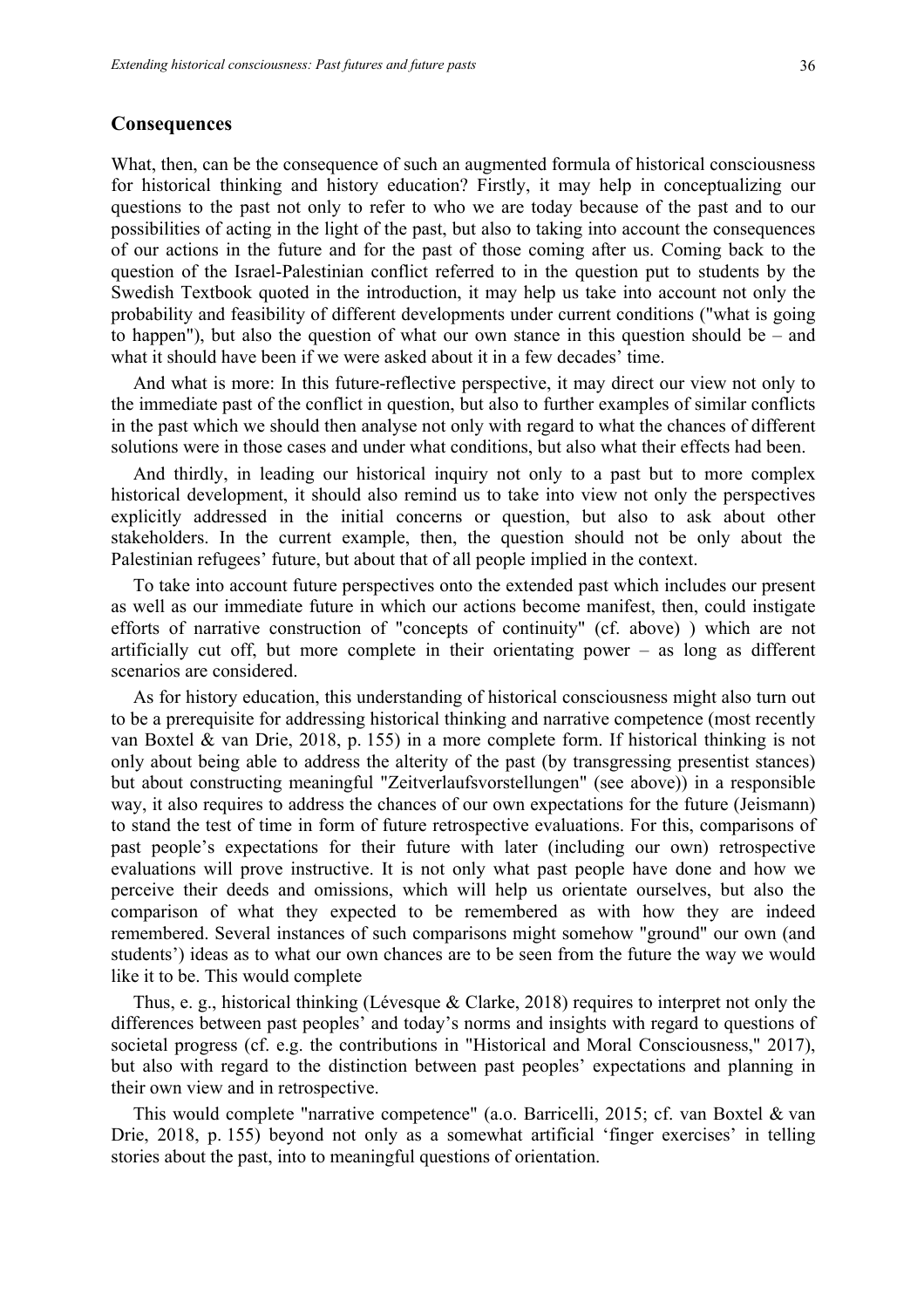And again, with regard to the example, tasks for students learning about labour disputes in the past could ask them to reflect on the impact of current decisions from future perspectives. To ask students, e.g. how they as retired seniors would tell their grandchildren about today's perspectives, might initiate such reflections.

# **References**

- Barricelli, M. (2015). *Schüler erzählen Geschichte: Narrative Kompetenz im Geschichtsunterricht*. *Forum Historisches Lernen*. Schwalbach: Wochenschau Verlag.
- Chapman, A. (2018). Relativity, Historicity and Historical Studies. *Public History Weekly*, *2018*(9). https://doi.org/10.1515/phw-2018-11398
- Gallop, J. (1986). *Reading Lacan* (2. printing). *Cornell paperbacks*. Ithaca: Cornell University Press.
- Goebel, K. (Ed.). (1990). *"Am Gespräch des menschlichen Geistes über die Jahrhunderte teilzuhaben …": Festschrift für Hans Georg Kirchhoff zum 60. Geburtstag*. Bochum: Brockmeyer.
- Henke-Bockschatz, G. (2015). Der Hamburger Hafenarbeiterstreik 1896/97: Streiks und Gewerkschaften als Druckmittel. *Geschichte lernen*, *28*(166), 25–33.
- Hensel-Grobe, M. (2012). Problemorientierung und problemlösendes Denken. In M. Barricelli & M. Lücke (Eds.), *Wochenschau Geschichte. Handbuch Praxis des Geschichtsunterrichts. Bd. 2* (pp. 50–63). Schwalbach/Ts.: Wochenschau Verlag.
- Historical and Moral Consciousness [Special issue; 2017]. *Historical Encounters. A Journal of Historical Consciousness, Historical Cultures, and History Education*, *4*(1).
- Jeismann, K.-E., Jacobmeyer, W., & Kosthorst, E. (Eds.). (1985). *Geschichte als Horizont der Gegenwart: Über den Zusammenhang von Vergangenheitsdeutung, Gegenwartsverständnis und Zukunftsperspektive*. *Sammlung Schöningh zur Geschichte und Gegenwart*. Paderborn: Schöningh.
- Körber, A. (2016). Translation and its discontents II: A German Perspective. *Journal of Curriculum Studies*, *48*(4), 440–456. https://doi.org/10.1080/00220272.2016.1171401
- Lacan, J. (1956). Fonction et champ de la parole et du langage en psychanalyse. *La psychanalyse*, *1*(81-166).
- Lacan, J. (1978). *Das Seminar, Buch I (1953 - 1955): Freuds technische Schriften*. Olten.
- Langlitz, N. (2003). Lacans Praxis der variablen Sitzungsdauer und seine Theorie der Zeitlichkeit (Dissertation). Freie Universität Berlin, Berlin. Retrieved from http://www.diss.fu-berlin.de/cgi-bin/zip.cgi/2004/167/Fub-diss2004167.zip
- Lee, P. J., & Ashby, R. (2001). Empathy, Perspective Taking, and Rational Understanding. In O. L. Davis, E. A. Yeager, & S. J. Foster (Eds.), *Historical empathy and perspective taking in the social studies* (pp. 21–50). Lanham, Md.: Rowman & Littlefield.
- Lévesque, S. (2016). Why Should Historical Thinking Matter to Students? *Agora. The Quarterly Journal of the History Teachers' Association of Victoria*, *51*(2), 4–8.
- Lévesque, S., & Clarke, P. (2018). Historical Thinking: Definitions and Educational Applications. In S. A. Metzger & L. M. Harris (Eds.), *Wiley handbooks in education. The Wiley international handbook of history teaching and learning* (1st ed., pp. 119–148). New York: Wiley-Blackwell.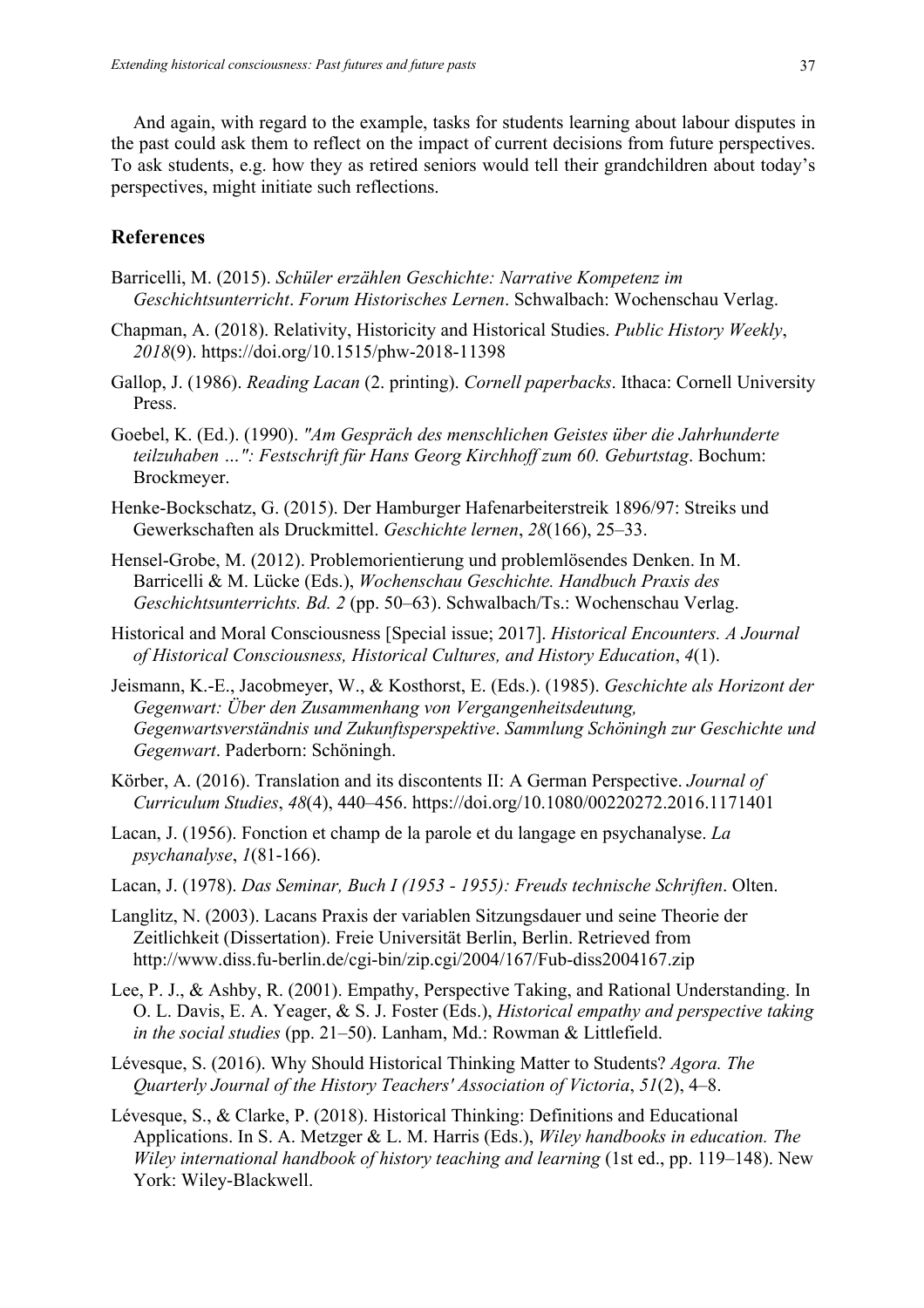- Rüsen, J. (1983). *Historische Vernunft: Grundzüge einer Historik I: Die Grundlagen der Geschichtswissenschaft*. *Kleine Vandenhoeck-Reihe: Vol. 1489*. Göttingen: Vandenhoeck & Ruprecht.
- Rüsen, J. (1989). *Lebendige Geschichte: Grundzüge einer Historik III: Formen und Funktionen des historischen Wissens*. *Kleine Vandenhoeck-Reihe: Vol. 1489*. Göttingen: Vandenhoeck & Ruprecht.
- Rüsen, J. (2003). *Kann gestern besser werden? Essays zum Bedenken der Geschichte*. *Kulturwissenschaftliche Interventionen: Bd. 2*. Berlin: Kadmos.
- Rüsen, J. (2015). Reason and History. An Essay on Metahistory.: Unpublished Engl. translation by Anne Cordero of: Historische Vernunft. Grundzüge einer Historik I: Die Grundlagen der Geschichtswissenschaft. Göttingen: Vandenhoeck & Ruprecht, 1983. [not paginated]. Retrieved from https://www.academia.edu/14081879/Reason\_and\_History
- Rüsen, J. (2017). *Evidence and Meaning: A Theory of Historical Studies*. *Making Sense of History Series: v.28*. New York, NY: Berghahn Books Incorporated.
- Seixas, P. (2015). Translation and its discontents: Key concepts in English and German history education. *Journal of Curriculum Studies*, *48*(4), 427–439. https://doi.org/10.1080/00220272.2015.1101618
- Thorp, R. (2013). The Concept of Historical Consciousness in Swedish History Didactical Research. In J. Wojdon (Ed.), *Yearbook / International Society for the Didactics of History: Vol. 2013. Cultural and religious diversity and its implications for history education: Kulturelle und religiöse Vielfalt und ihre Auswirkungen auf den Geschichtsunterricht = La diversité culturelle et religieuse et ses implications pour l'enseignement de l'histoire* (pp. 207–224). Schwalbach/Ts: Wochenschau Verlag. Retrieved from http://urn.kb.se/resolve?urn=urn:nbn:se:umu:diva-66723
- Uebel, M. (2016). Opening Time: Psychonanalysis and Medieval Culture. In E. Joy, M. Seaman, K. Bell, & M. Ramsey (Eds.), *The New Middle Ages. Cultural Studies of the Modern Middle Ages* (1st ed., pp. 269–294). New York: Palgrave Macmillan US; Palgrave Macmillan.
- Uffelmann, U., Andresen, S., & Burkard, D. (1990). *Problemorientierter Geschichtsunterricht: Grundlegung und Konkretion*. *Forschen - Lehren - Lernen: Vol. 4*. Villingen-Schwenningen: Neckar-Verl.
- van Boxtel, C. A. M., & van Drie, J. (2018). Historical Reasoning: Conceptualizations and Educational Applications. In S. A. Metzger & L. M. Harris (Eds.), *Wiley handbooks in education. The Wiley international handbook of history teaching and learning (1st ed.,* pp. 149–176). New York: Wiley-Blackwell.

Willemsen, R. (2016). *Wer wir waren: Zukunftsrede*. Frankfurt am Main: S. Fischer.

- Wineburg, S. (1999). Historical Thinking and Other Unnatural Acts. *The Phi Delta Kappan*, *80*(7), 488–499.
- Wineburg, S. (2001). *Historical thinking and other unnatural acts: Charting the future of teaching the past*. *Critical perspectives on the past*. Philadelphia: Temple University Press.